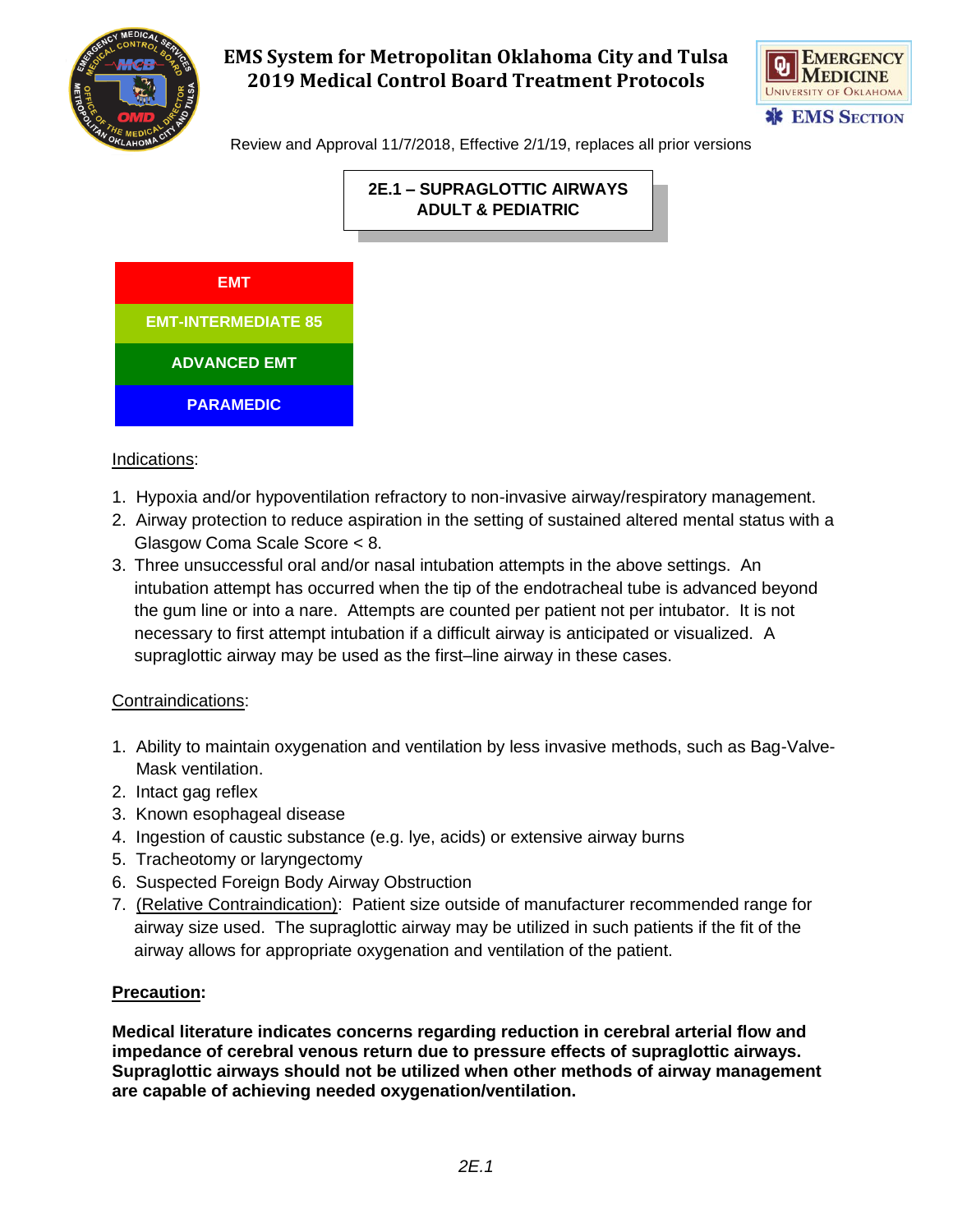



 Review and Approval 11/7/2018, Effective 2/1/19, replaces all prior versions **PROTOCOL 2E.1: Supraglottic Airways – Adult & Pediatric, cont.**

Technique (I-gel™):

| <b>Patient Size</b>                | <b>I-gel™ Size</b> | Color             | <b>Nasogastric Tube Size</b> |
|------------------------------------|--------------------|-------------------|------------------------------|
| Neonate<br>$2-5$ kg                | 1                  | <b>Pink</b>       | N/A                          |
| Infant<br>5-12 kg                  | 1.5                | <b>Light Blue</b> | 10                           |
| <b>Small Pediatric</b><br>10-25 kg | $\overline{2}$     | Grey              | 12                           |
| Large Pediatric<br>25-35 kg        | 2.5                | White             | 12                           |
| <b>Small Adult</b><br>30-60 kg     | 3                  | Yellow            | 12                           |
| <b>Medium Adult</b><br>50-90 kg    | 4                  | Green             | 12                           |
| Large Adult<br>$90+$ kg            | 5                  | Orange            | 14                           |



Illustration of Correct Placement I-gel™ Airway (Size 4 Shown)

To prepare the I-gel™ Airway:

- Open the package and take out the protective cradle containing the device.
- Remove the accessory pack containing the lubricant and airway support strap from the protective cradle and place the support strap aside.
- Open the lubricant and place in cradle.
- Grasp the I-gel™ along the integrated bite block and lubricate the back, sides and front of the cuff with a thin layer of lubricant.
- When lubricant is applied take care to avoid the introduction of lubricant in or near the ventilation portal in the airway.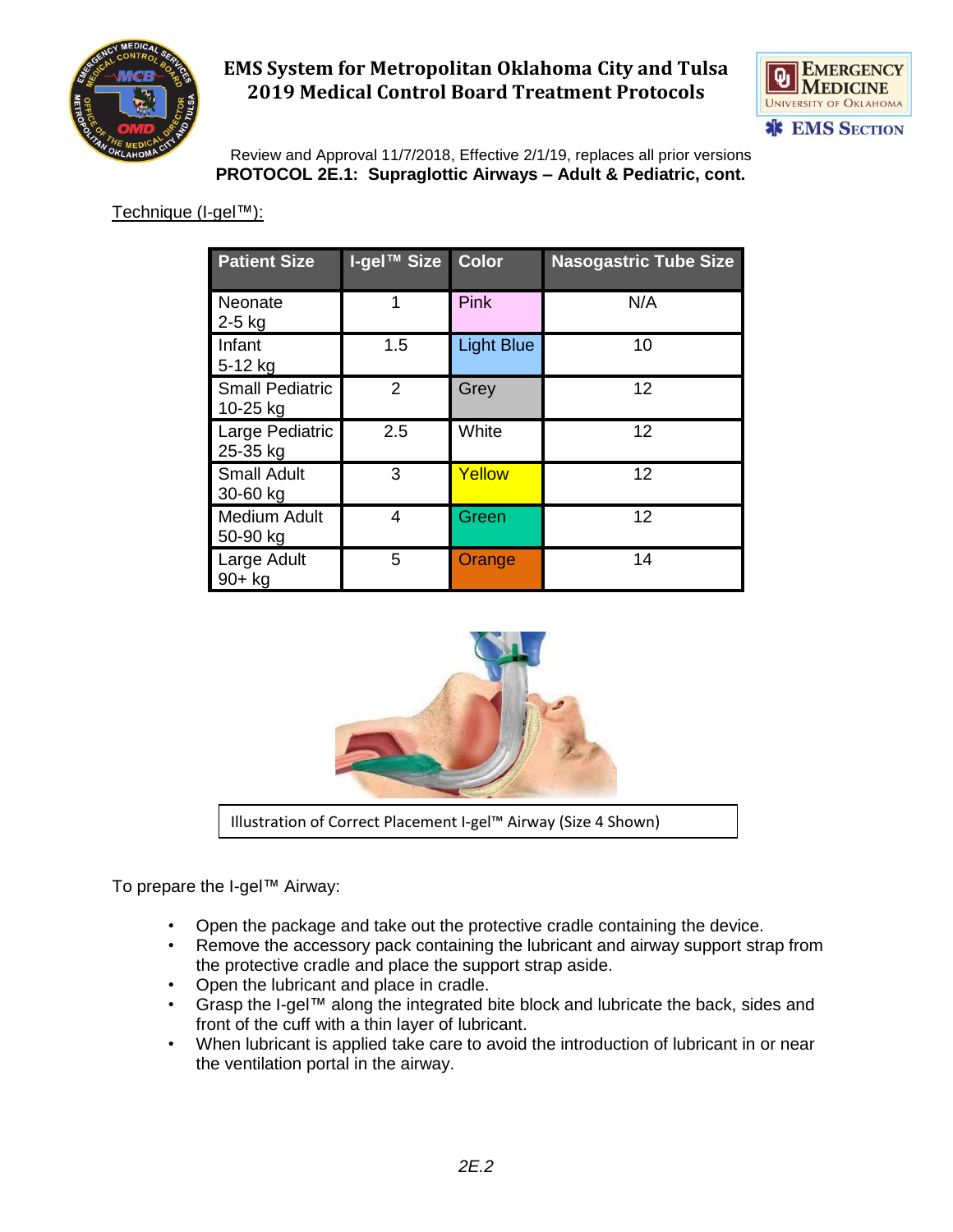



 Review and Approval 11/7/2018, Effective 2/1/19, replaces all prior versions  **PROTOCOL 2E.1: Supraglottic Airways – Adult & Pediatric, cont.**



- Grasp the lubricated I-gel™ firmly along the integrated bite block (tube portion of the device). Position the device so that the I-gel™ cuff outlet is facing toward the chin of the patient. (Figure 1)
- The patient should be in the "sniffing" position, with head extended and neck slightly flexed forward. If cervical injury is suspected, use modified "jaw thrust" instead of any flexion at the neck. The chin should be gently pressed down/inferior before proceeding to insert the I-gel™.
- Introduce the leading soft tip into the mouth of the patient in a direction toward the hard palate.









- Glide the device downwards and backwards along the hard palate with a continuous, but gentile push until a definitive resistance is felt. (Figure 2) • WARNING: Do not apply excessive force on the
- device during insertion. It is not necessary to insert your fingers or thumbs into the oral cavity of the patient during insertion of the device. If there is resistance during insertion, a 'jaw thrust' and slight rotation of the device is recommended.
- At this point, the tip of the device should be located into the upper esophageal opening and the cuff should be located against the laryngeal framework. The incisors should be resting on the integrated bite block. (Figure 3)
- Confirm proper position by auscultation of epigastrium and chest and observing physiologic changes. Waveform capnography is not required though strongly recommended for ongoing ventilation and perfusion assessment.
- Preload NG tube in the side port after I-gel is in place, advance to appropriate position, apply suction to decompress the stomach. (Figure 4)
- Secure the tube with strap provided. (Figure 5)

•